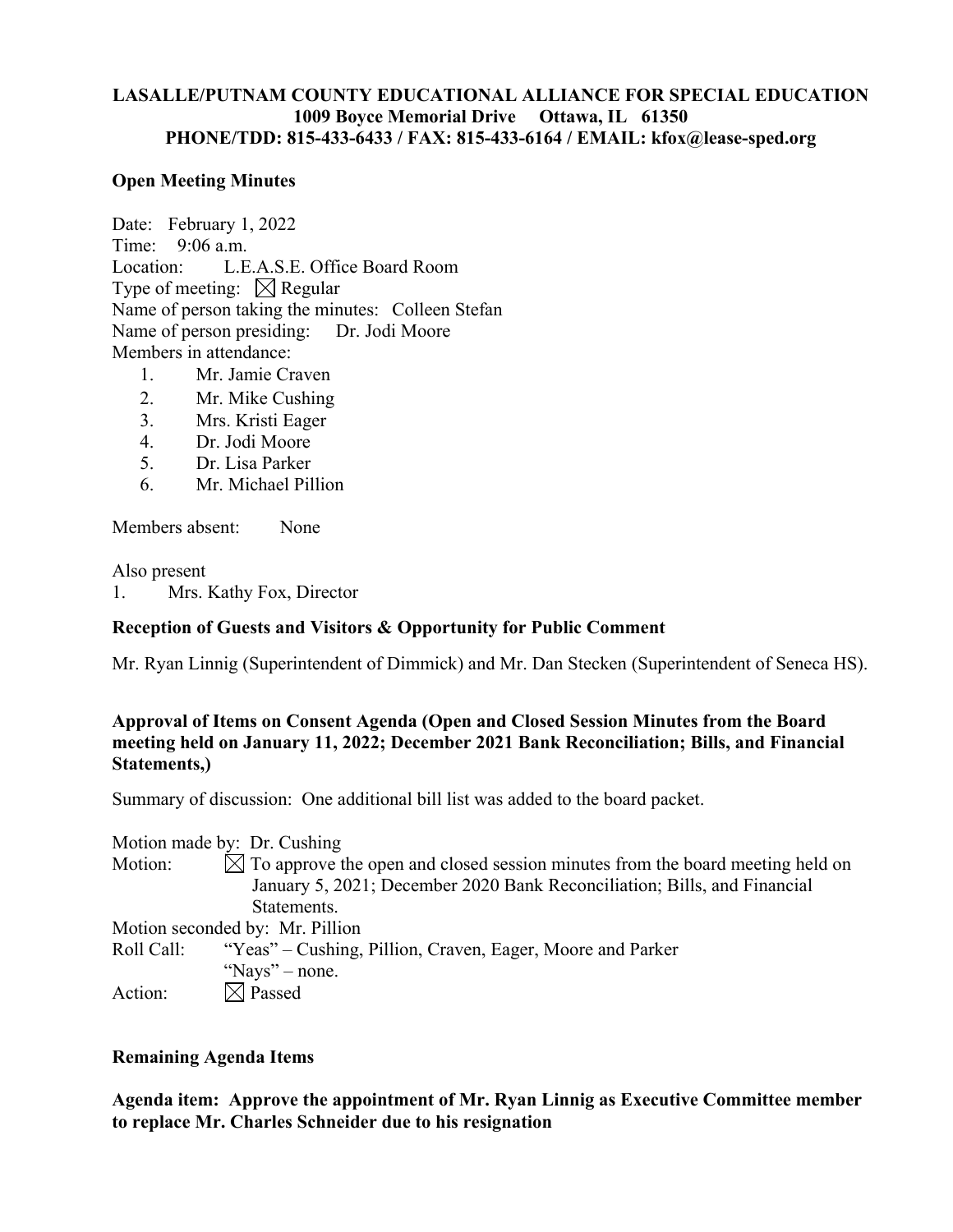Summary of Discussion: Mrs. Fox presented Mr. Ryan Linnig for board approval to serve on the Executive Committee. Mr. Linnig agreed to serve on the board, replacing the position vacated by Mr. Chuck Schneider upon his resignation. Mr. Linnig will complete Mr. Schneider's third and fourth year term.

|                                | Motion made by: Mr. Craven                                                                |
|--------------------------------|-------------------------------------------------------------------------------------------|
| Motion:                        | $\boxtimes$ To approve the selection of Mr. Ryan Linnig to sit on the Executive Committee |
|                                | to serve Mr. Chuck Schneider's remaining third and fourth year term.                      |
| Motion seconded by: Mrs. Eager |                                                                                           |
| Roll Call:                     | "Yeas" – Craven, Eager, Cushing, Eager, Pillion and Parker                                |
|                                | "Nays" – none.                                                                            |
| Action:                        | $\boxtimes$ Passed                                                                        |

## **Mr. Ryan Linnig now enters meeting as a voting Executive Committee member**

## **Agenda item: Approve the date for the 2021-2022 budget amendment hearing**

Summary of discussion: Mrs. Fox explained that presenting a motion to approve a budget amendment hearing must be done annually. The proposed formal public amended budget hearing date of May 2, 2022, is being presented to the board for approval.

Motion made by: Mrs. Eager Motion:  $\overline{\boxtimes}$  To approve May 2, 2022, as the date for the 2021-2022 budget amendment hearing Motion seconded by: Mr. Pillion Roll Call: "Yeas"- Eager, Pillion, Craven, Cushing, Linnig, Moore and Parker "Nays" – none. Action:  $\boxtimes$  Passed

# **Agenda item: Approve the date for the 2022-2023 budget hearing**

Summary of discussion: Mrs. Fox explained that presenting a motion to approve a budget hearing must be done annually. The proposed meeting date of the formal public budget hearing being presented for approval is June 7, 2022.

Motion made by: Mr. Craven Motion:  $\boxtimes$  To approve June 7, 2022, as the date for the 2022-2023 formal public budget hearing Motion seconded by: Mr. Linnig Roll Call: "Yeas"- Craven, Linnig, Cushing, Eager, Moore, Pillion and Parker "Nays" – none. Action:  $\boxtimes$  Passed

# **Adjourn to Closed Meeting**

Date: Feb. 1, 2022 Time: 9:16 a.m. Location: L.E.A.S.E. Office Board Room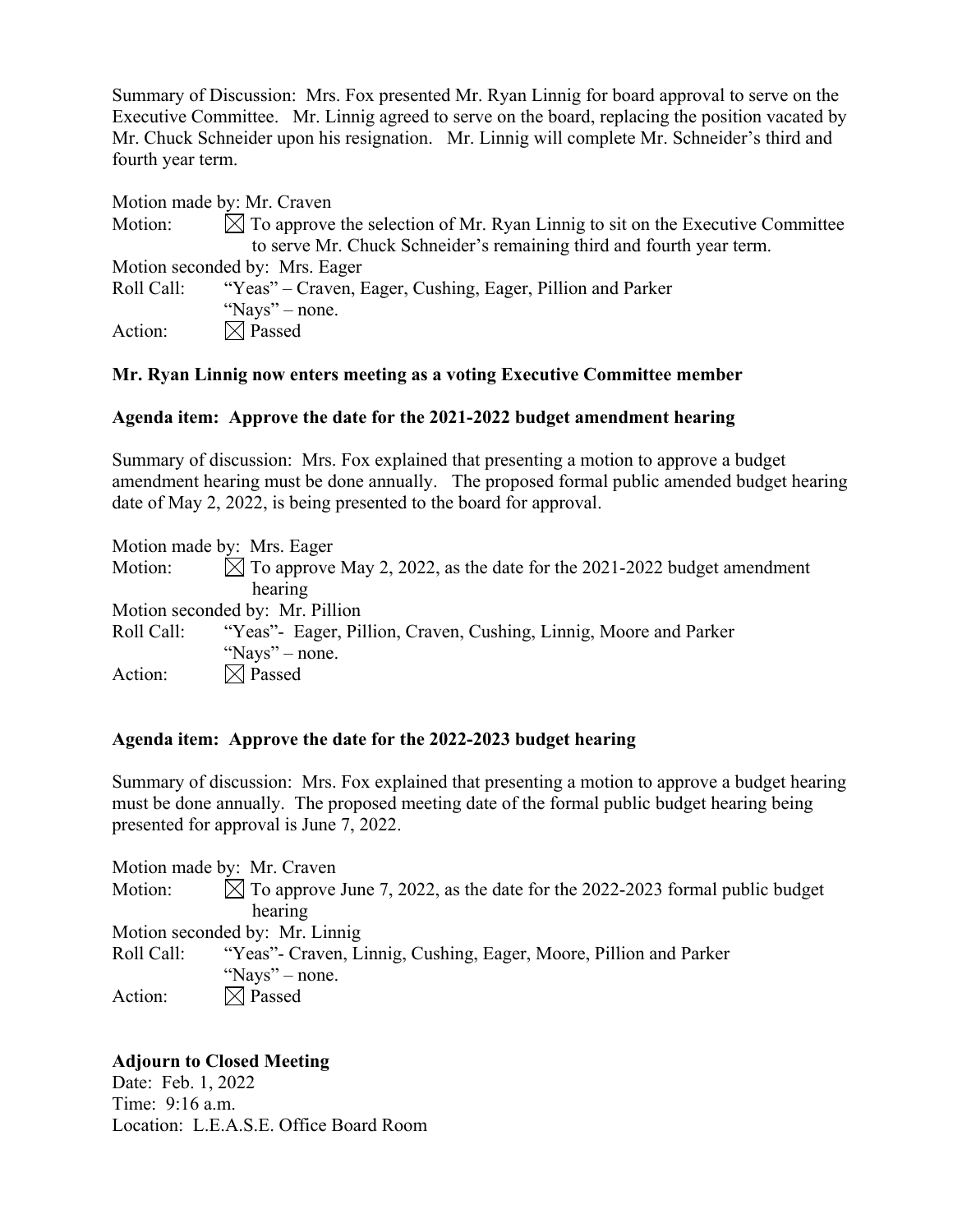A motion was made by Mr. Pillion

Motion:  $\boxtimes$  To adjourn to closed meeting to discuss the Collective Bargaining matters between the Alliance and its employees or their representatives, or deliberations concerning salary schedules for one or more classes of employees and for the appointment, employment, compensation, discipline, performance, or dismissal of specific employees of the Alliance or legal counsel for the Alliance, including hearing testimony on a complaint lodged against an employee or against legal counsel for the Alliance to determine its validity.

Motion seconded by: Mrs. Eager Roll Call: "Yeas" – Pillion, Eager, Craven, Cushing, Linnig, Moore and Parker "Nays" – none. Action:  $\boxtimes$  Passed

Time of adjournment of closed meeting and return to open meeting: 9:40 a.m.

#### **Anticipated Action items:**

#### **Agenda item: Approve the retirement request resolution for Jean Gula**

Summary of discussion: As discussed in Closed Session

Motion made by: Mr. Linnig

Motion:  $\overline{\bigotimes}$  Adopt the resolution for retirement request from staff

WHEREAS: After 38 years of service to the L.E.A.S.E. Cooperative, Mrs. Jean Gula has officially indicated her intent to retire on June 30, 2025, and...

WHEREAS: Jean Gula is requesting the Executive Committee consider a 6% increase in creditable compensation for each of the periods of July 1, 2022 through June 30, 2023, July 1, 2023-June 30, 2024 of July 1, 2024 through June 30, 2025, therefore be it formally…

RESOLVED: to approve a 6% increase to creditable earnings on July 1, 2022, July 1, 2023, and July 1, 2024 and to accept Mrs. Gula's formal notification of pending retirement as a formal letter of resignation as of February 1, 2022.

Motion seconded by: Dr. Cushing

Roll Call: "Yeas"- Linnig, Cushing, Craven, Eager, Moore, Pillion and Parker "Nays" – none. Action:  $\boxtimes$  Passed

#### **Information Items**

#### **C.B.S. monthly report**

Mrs. Fox reported that the CBS report was included in the board packets. Mrs. Fox did announce that the school recently celebrated 100 days on January 28th. COVID was again an issue this month, with significant amount of students and staff absent. Mrs. Fox explained that because of this, behavioral issues saw a decrease. Mrs. Fox did tell the board that students absent because of COVID are on remote learning.